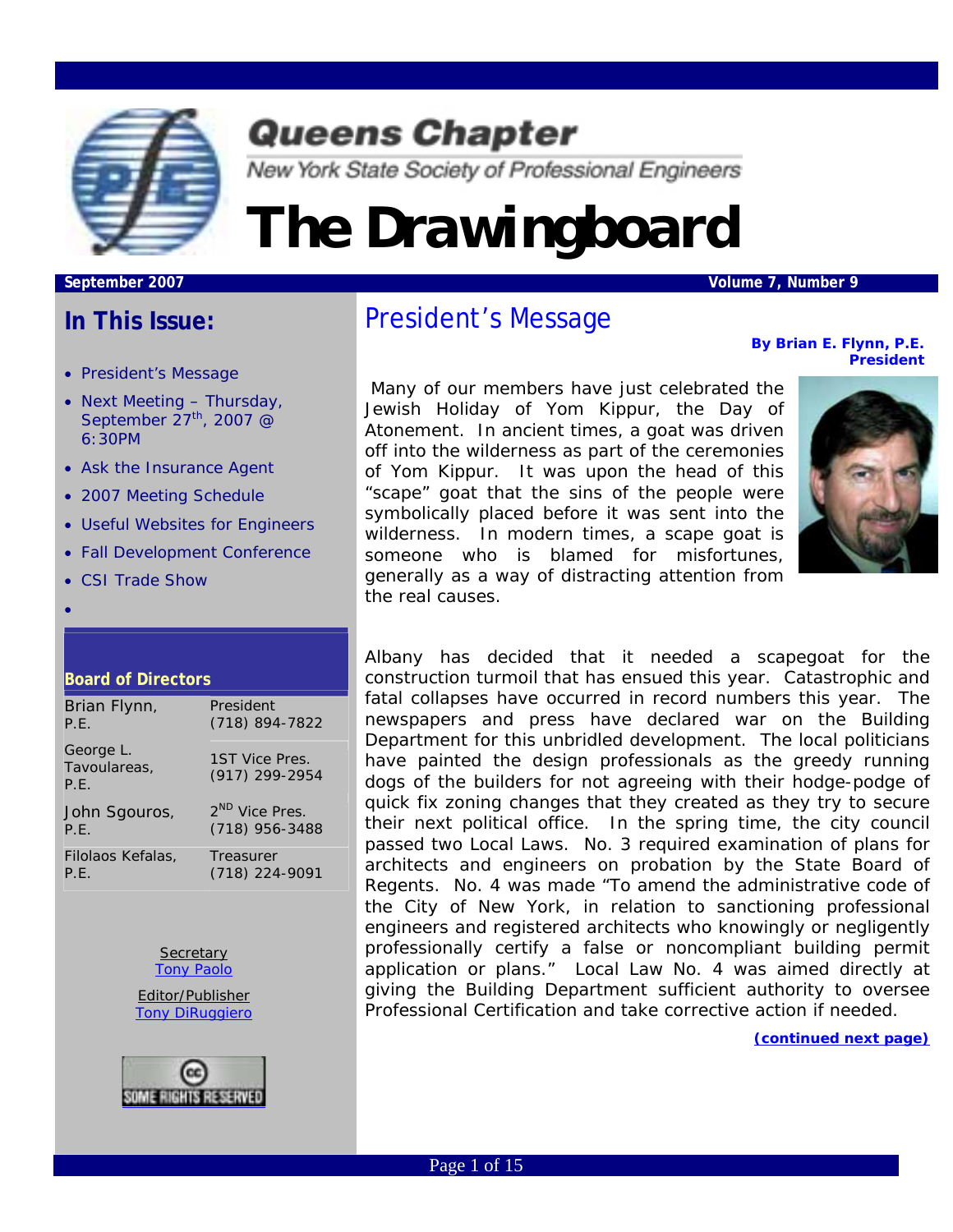#### *Presidents Message Continued*

#### **Immediate Past Presidents**

| Chris                       | 2004/2005                     |
|-----------------------------|-------------------------------|
| Petallides.                 | 1998/2000                     |
| P.E.                        | $(718)$ 961-4342              |
| John Zurita,                | 2002/2003                     |
| P.E.                        | (718) 756-0320                |
| Sal Galletta,               | 2000/2002                     |
| P.E.                        | $(212)$ 788-8199              |
| Joel Miele, Jr.,            | 1996/1998                     |
| P.E.                        | (718) 894-2222                |
| Chris Sideris.              | 1994/1996                     |
| P.E.                        | (718) 224-9091                |
| Robert Lo<br>Pinto,<br>P.E. | 1990/1992<br>$(718)$ 746-7122 |

| <b>Directors 2006-2008</b>     |                  |  |  |  |  |  |  |  |
|--------------------------------|------------------|--|--|--|--|--|--|--|
| Gregory<br>Georges, P.E.       | (718) 707-0416   |  |  |  |  |  |  |  |
| Saeed Ainechi.<br>P.F          | $(516)$ 256-7780 |  |  |  |  |  |  |  |
| <b>Issam</b><br>Abourafeh, P.E | (718) 423-7924   |  |  |  |  |  |  |  |
| Jose Velasquez,<br>P.F.        | $(718)$ 343-6989 |  |  |  |  |  |  |  |
| James<br>Manoussoff, P.E.      | (718) 746-7122   |  |  |  |  |  |  |  |
| Jude Cozzolino,<br>P.F         | (718) 539-2649   |  |  |  |  |  |  |  |

| <b>Directors 2005-2007</b>      |                  |
|---------------------------------|------------------|
| Alex<br>Constantinides,<br>P.F. | (718) 707-0416   |
| Miles Fisher,<br>P.E.           | $(516)$ 256-7780 |
| Tom Campagna,<br>P.F.           | (718) 423-7924   |
| John Kepertis,<br>P.F.          | $(718)$ 343-6989 |
| Robert LoPinto,<br>P.E.         | $(718)$ 746-7122 |
| Bernie Haber,<br>P.F.           | (718) 224-2146   |

But that was not enough for Albany. So they wrote and passed a bill, A07746/S 4603 that authorizes the Building Department Commissioner to refuse to accept any document filed with the Department in compliance with the Building Code that bears the signature of any person who, following a hearing, has been found to have knowingly or negligently made a false statement or to have knowingly or negligently falsified or allowed to be falsified any document required to be filed under the Building Code. It was the last bill to be signed into law before the recess. It passed both the assembly and the senate unanimously and was immediately signed into law by our new governor on August 15th, 2007. In the press releases, it was declared to be the answer and cure all for self certification abuses as though that is the major problem with construction today. Not one of these senators or assemblyman reached out to the design profession community to find out where the real problems are before they unanimously decided that we were the scape goats of the construction industry.

The majority of the disasters that have occurred are the result of contractors who do not know what they are doing or don't care. As the professional's, we are held accountable for the contractor's actions, even though we have no authority. The proposed bill to license contractors was sent back to committee.

Some of us would argue that this new law will finally give the Building Department the authority to weed out the bad apples and throw them out; which will only serve to improve the profession all around. And yes, that is a good thing. However, the Building Department should not act as both judge and jury. The Building Department should have some teeth to stop the out of control expediters, the rubber stampers and the abusers of the Professional Certification program. It should be able to stop abusive or dangerous contractors.

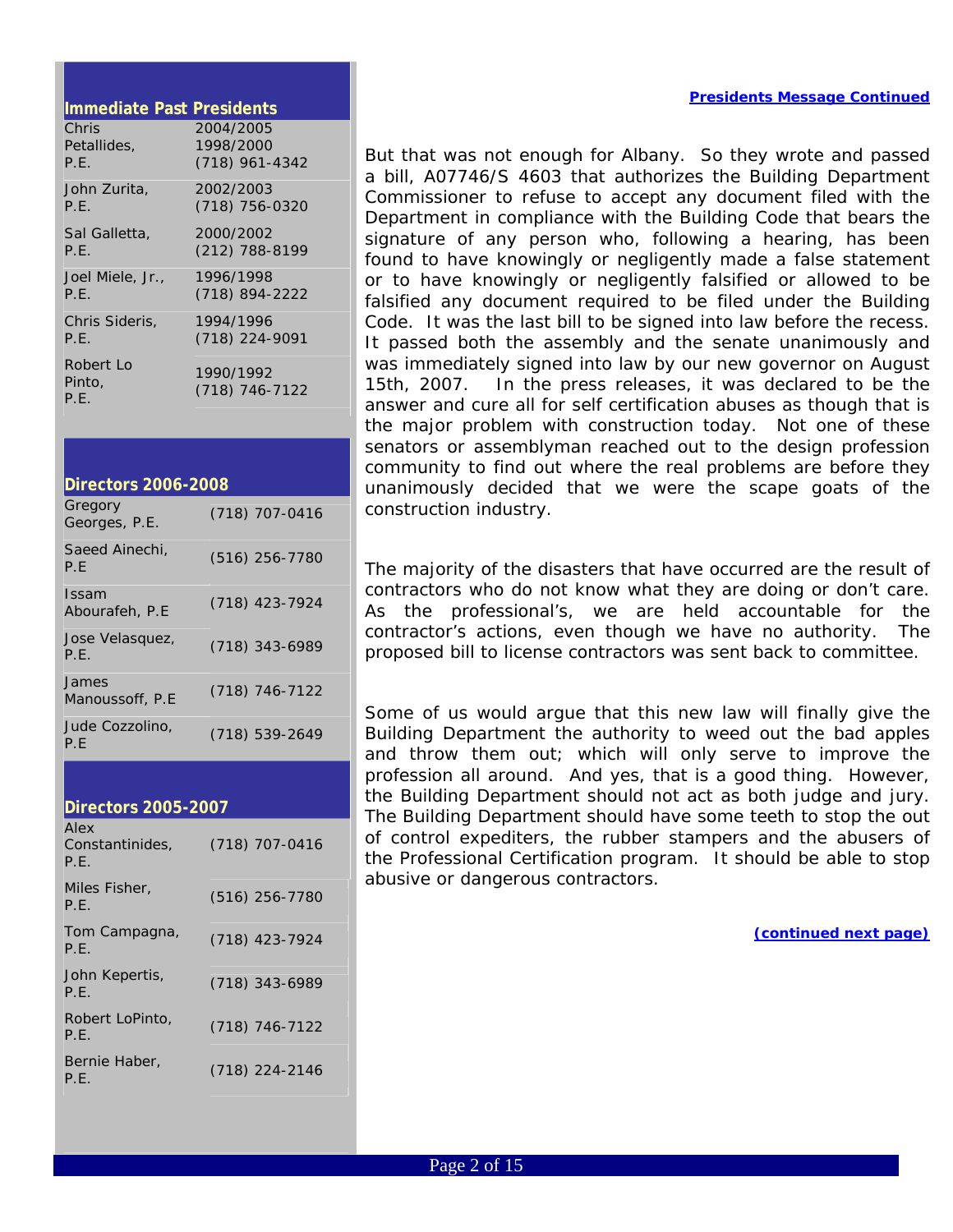#### **Nominating Committee**

| John Zurita,<br>P.E.             | Chair<br>(212) 788-8199 |
|----------------------------------|-------------------------|
| Sal Galletta,<br>P.F.            | $(212)$ 788-8199        |
| Gregory<br>Georges,<br>P.F.      | $(718)$ 274-4800        |
| Michael<br>Karantinidis,<br>P.F. | (718) 726-2226          |

#### **Chapter Seeks Donations to PDC Library**

The Queens Chapter is still seeking donations of books for the Professional Design Center Library

Queens Chapter President Brian Flynn would like all to know that the Professional Design Center Library is still in need of Books, Magazines and other materials. The Queens Chapter is asking all members to donate any reference material, such as textbooks, catalogs and product literature that they can.

#### **Please Note:**

.

Members are advised that the Queens Chapter meeting on Thursday, September 27 2007 will be held at our Fort Totten office. At the Fort Totten gate tell the guard you are a member of the P.E. Society and that your name is on the list that they keep there. Any nonmembers and guests not placed on the list will be denied entrance-If this happens the guest should ask the guard to call the phone number on the membership list. A board member will then come down to bring the guest in

What is galling about the Albany Bill is not that the state government is relinquishing the state authority of the Education Department to the Building Department, nor that it will not target the shadowy figures who use rubber stampers but that it again only targets the licensed design professional to the exclusion of all others. Most of our assemblyman and senators are lawyers. The governor is a former prosecutor. What is especially galling is that all of these legal eagles have passed a law that violates both our state and national constitutions. Our license is considered property, our property. This law allows the city to prevent the use of, or seizure of our property without due process.

The city and state have for too long allowed the proliferation of false professionals without enforcing the laws against illegal practice. NYSSPE had been instrumental in obtaining the authority for the State Education Department to prosecute illegal practice by unlicensed individuals or agencies. Albany will not fund that fight as it may affect the real estate market.

There are a great many steps that the Building Department can take to ensure that it is getting plans filed by design professionals and not by the legions of quacks. Here are just a few:

1 Require the title block to be that of the design professional filing and refuse filings that don't comply,

2 Require the title block to be in a Professional Corporation's (PC, PLLP) name with the SED Certificate of Authorization on every page and refuse filings that don't comply,

3 Require that the design professional filing is currently has up to date registration with SED,

4 Have licensed design professionals for plan examiners,

5 Require the correct insurance for contractors before issuing tracking numbers,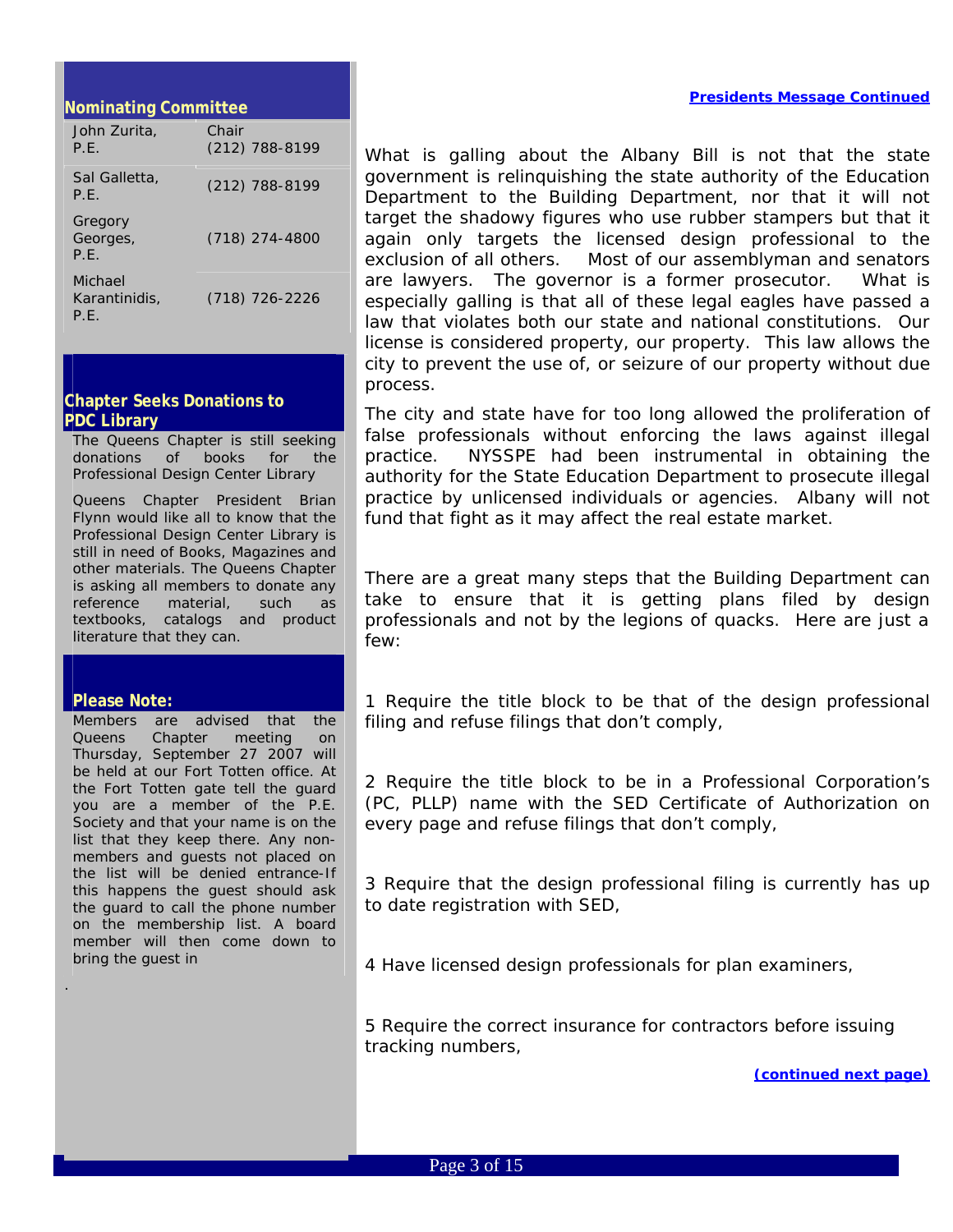

### **Hotline for Members**

Are you an NSPE member with a question about engineering ethics, licensure, or law? If so, call 888-285- NSPE (6773) or e-mail [legal@nspe.org](mailto:legal@nspe.org). Please provide your 9-digit NSPE member number.

6 License contractors beyond those building 1, 2 & 3 family homes,

7 Require a mandatory training program or competency exam before authorizing design professionals to file under the self certification program. It is a privilege issued by the Building Department and it can be overseen better or taken away as well

8 Refer all cases of improper or illegal practice to the State Education Department for action, and

9 Continue to work with the District Attorney to prosecute illegal practice as they have done so well this past summer.

### Upcoming Meeting Information

### *Our Next Chapter Meeting*

*Thursday, September 27th, 2007 – 6:30 PM* 

**Zygmut Staszewski, P.E. ; [President of ZS Engineering](http://www.zsengineering.com/), P.C. of Floral Park, NY will present a seminar of fire alarm system requirements of the newly adopted International Building Code. Topic will include:** 

- **Review of the occupancy classifications under the IBC.**
- **Review of the fire alarm and detection requirements for each occupancy.**
- **Review of the fire alarm requirements for the high rise building.**
- **Comparison of the IBC as adopted by New York State and New York City.**

*Location:* 

*[422 Weaver Ave., Fort Totten, New York](http://maps.google.com/maps?f=q&hl=en&q=professional+design+center,+422+weaver+avenue,+11359&om=1&ll=40.790614,-73.788171&spn=0.016278,0.029268&t=h)*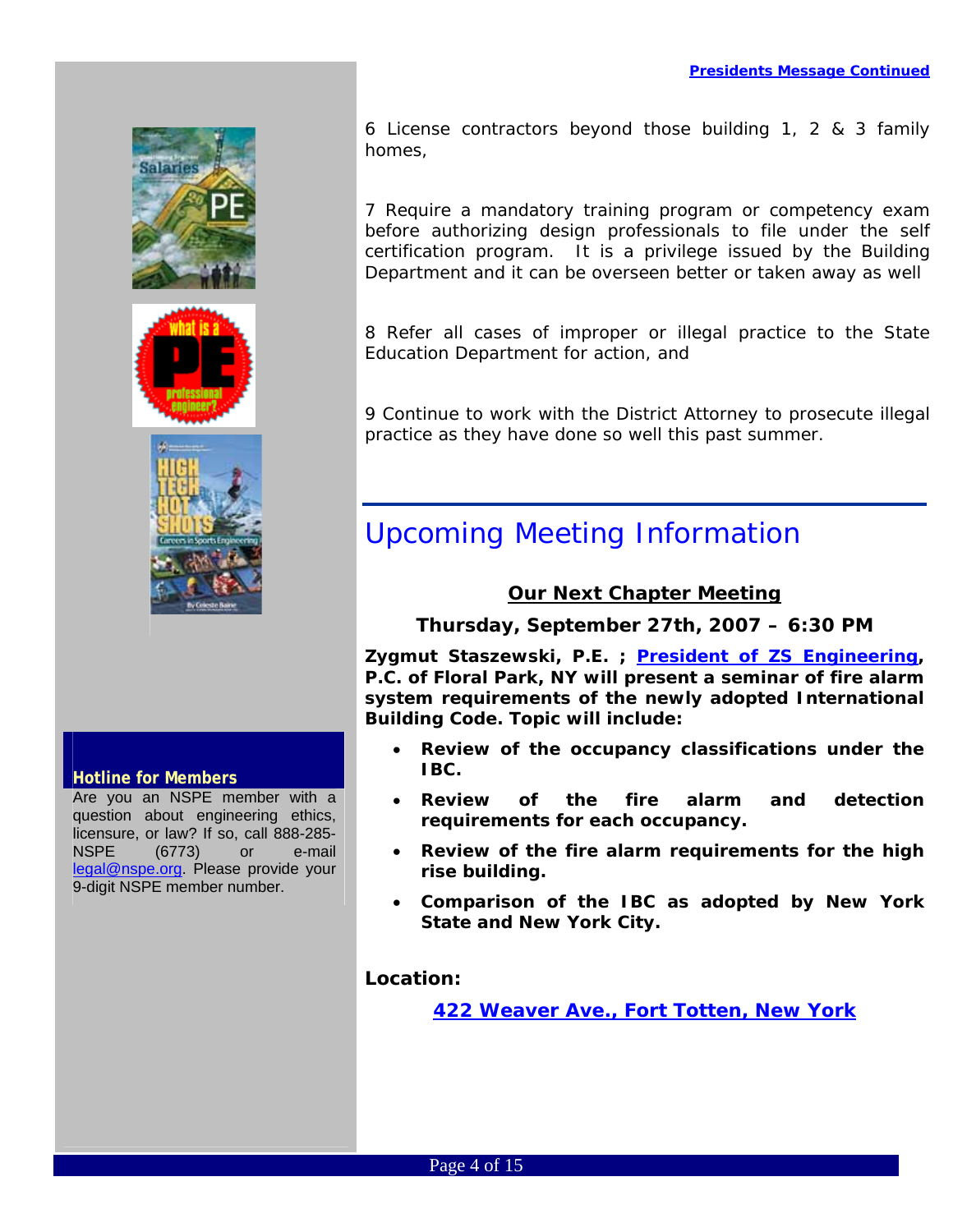### Ask the Insurance Agent

*By Rick Standing. [Prosurance Redeker Group, Ltd.](http://www.ae-insurance.com/)* 

#### **Typical Insurance Coverages for Design Professionals**

Professional Liability Insurance: (also known as Errors & Omissions) provides coverage to defend and indemnify the design professional against claims alleging negligent acts, errors or omissions in the performance of professional services (wrongful acts). Wrongful acts are not limited to defects in plans and specifications. Coverage usually extends broadly to encompass most of the professional services rendered by All3 firms. The policy will pay on behalf of the design professional those damages that the design professional is legally obligated to pay as a result of a wrongful act. The policy deductible usually applies to each claim and may or may not apply to the cost of defense. The policy limit of liability typically includes defense costs, meaning that the limit is eroded and can be exhausted by legal fees and other defense costs. Careful consideration should be made when deciding on an adequate limit of liability for your practice. Coverage is written almost exclusively on a "claims made" basis which applies only to wrongful acts which happen, and for which a claim is made, while the insurance is in force. Once the policy is canceled or not renewed, all coverage will cease. Few, if any, policies will provide retroactive coverage to the previously uninsured firm. It is therefore advisable to begin a professional liability insurance program as early as practical in one's practice.

Commercial Package Policy: Insurance companies will combine frequently requested coverages under one economical package known as Commercial Package policies. One policy is designed to include among other coverages: General Liability, Commercial Property, Hired / Non-Owned Automobile Liability, Valuable Papers Coverage, Business Interruption & Accounts Receivable.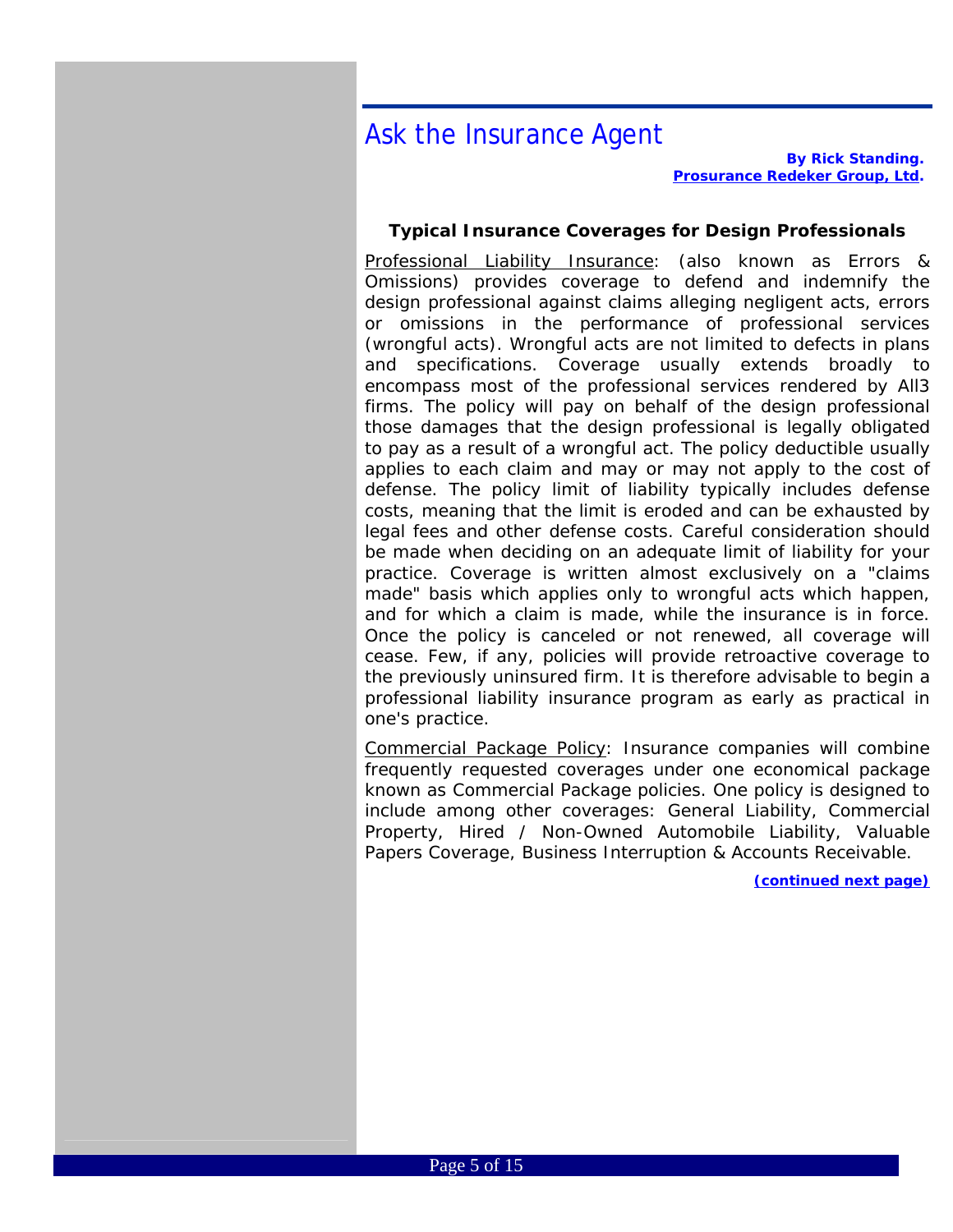General Liability Insurance: is designed to pay on behalf of the insured firm, all sums which the insured becomes legally obligated to pay as damages because of bodily injury or property damage caused by an "occurrence" - defined to be an accident including continuous or repeated exposure to substantially the same general harmful conditions. Landlords will require their tenants to provide General Liability insurance as a requirement for a lease. Since the A/E and its employees are regularly at job sites it is important to purchase a policy that will insure against claims arising from the firm's operations away from the office premises in addition to premises accident claims. Project owners often require A/E consultants to maintain General Liability including the owner as an "additional insured." General liability will specifically exclude coverage for architects and engineers professional liability.

Business Property Insurance: Whether you lease or own your office; office equipment, furniture, fixtures, computer equipment, phone systems, fax and copy machinery, valuable papers and fine arts need to be insured for fire, theft and water damage. Insuring these valuables for "replacement cost" provides the best protection that your business will be reimbursed properly for a covered loss. Landlords of rented property usually require their tenants to maintain property coverage for the rented space to cover improvements and betterments provided to the leaseholder. Since most design firms are heavily dependent on computer systems, it is important to properly inventory equipment and software.

Workers Compensation and Employers Liability Insurance: Most states mandate that employers maintain Workers Compensation and Employers Liability insurance as soon as an employee is hired. State Worker Compensation Boards can levy serious fines against the firm that fails to provide this coverage for its employees. Part one of this policy (Workers Compensation) pays the employee compensation for lost income and all medical expenses related to the bodily injury by accident or disease attributed to job related activities. These benefits will vary by state. Part two (Employers Liability) will pay for damages (resulting from an employee's job related bodily injury) for liability to a third party for damages claimed by the employee against the third party. Premiums are based on payrolls of employees and their duties. When a policy is purchased, 1099 consultants of the insured must show evidence of their own Workers Compensation insurance or the cost of covering consultants may be borne by the insured.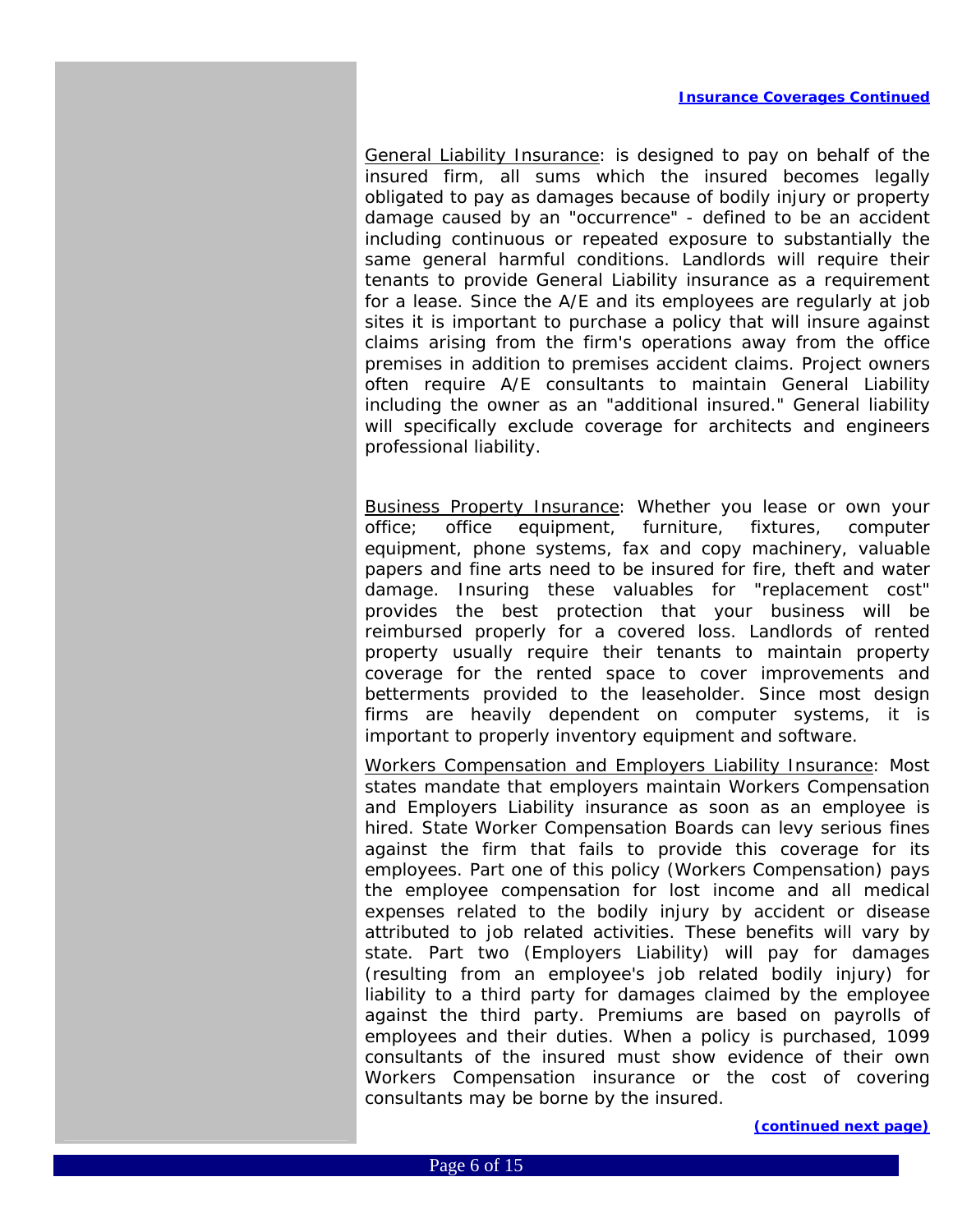Statutory Disability Benefits Insurance: In addition to Workers Compensation Insurance, many states also require that employees be covered by disability insurance that provides income for the time an employee is unable to work due to a nonjob related injury or sickness. Benefits are very limited in terms of duration and amount and are generally not a good substitute for individual or long-term disability insurance.

Umbrella Liability Insurance: Umbrella policies are designed to provide excess limits of liability for General Liability, Automobile Liability and Employers Liability. The Umbrella policy will apply to a claim when the limits of the underlying insurance are exhausted.

This information is for illustrative purposes only and is intended to provide only a general overview of the insurance policies described. Many other policies exist that are often purchased by design firms. Please feel free to contact my office at (212) 693- 15650 to discuss any questions that you may have. For additional reading please visit<www.aepronet.org>

### 2007 Chapter Meeting Schedule

### **Mark Your Calendar**

For your convenience the Queens County Chapter NYSSPE meeting schedule is provided below.

Directors' meetings and general meetings are held on the second and fourth Thursdays of each month except November and December meetings which will be held on the first and third Thursday of the month due to holidays. So mark your calendar. The schedule is as follows:

| <b>Directors' Meeting</b><br>$(6:30 \text{ PM})$ | Membership<br><b>Meeting</b><br>(6:30PM) |
|--------------------------------------------------|------------------------------------------|
| September 13 <sup>th</sup>                       | September 27 <sup>th</sup>               |
| October 11 <sup>th</sup>                         | October 25 <sup>th</sup>                 |
| November 1 <sup>st</sup>                         | November 15 <sup>th</sup>                |
| December 6 <sup>th</sup>                         | December 20 <sup>th</sup>                |
|                                                  |                                          |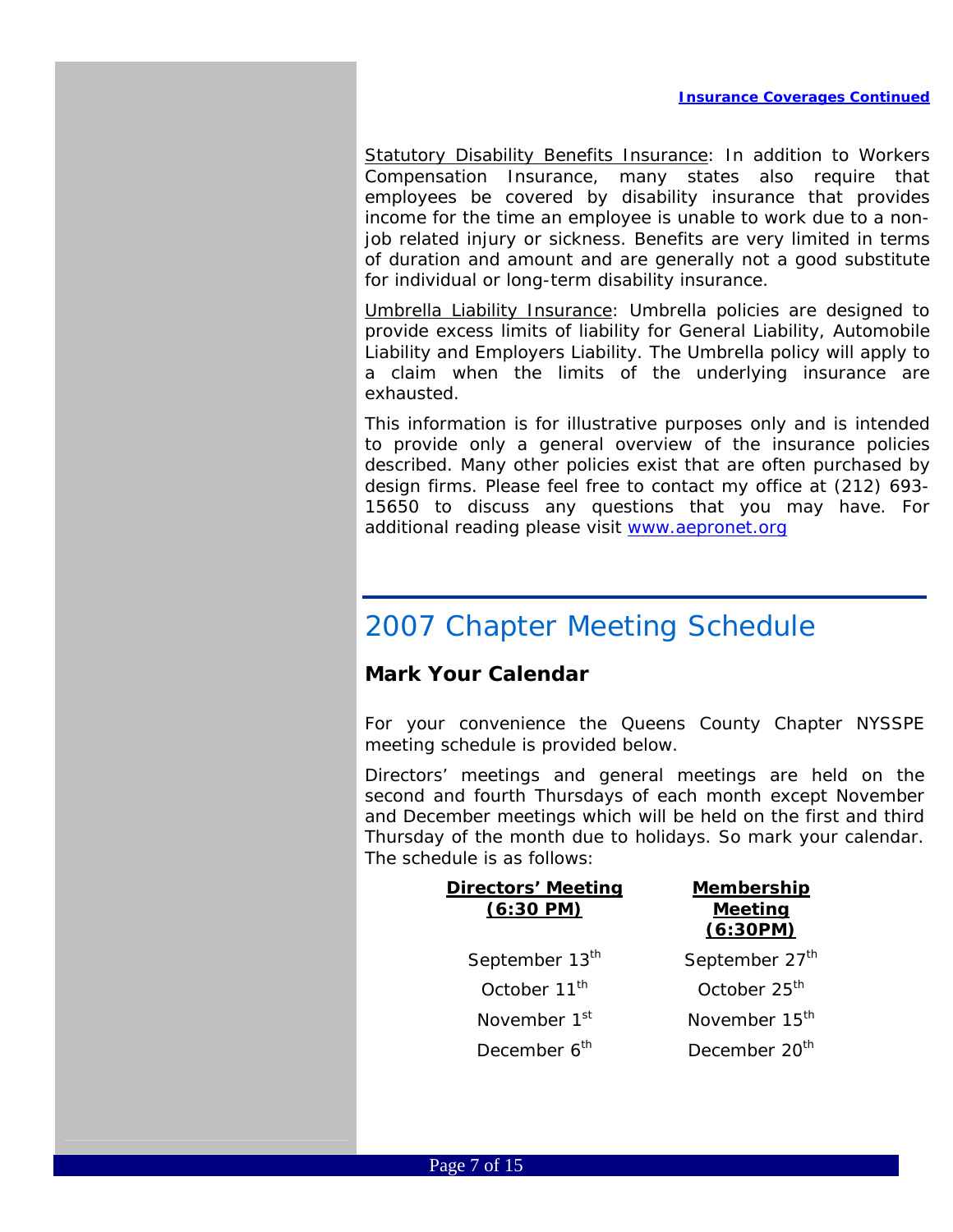### Useful websites for Engineers:

| <b>National Society of</b><br><b>Professional Engineers</b>        | www.nspe.org              |
|--------------------------------------------------------------------|---------------------------|
| <b>New York State Society of</b><br><b>Professional Engineers</b>  | www.nysspe.org            |
|                                                                    |                           |
| American Institute of Architects                                   | www.AIA.org               |
| American Engineering Alliance                                      | www.aeaworld.org          |
|                                                                    |                           |
| American Institute of<br><b>Chemical Engineers</b>                 | www.aiche.org             |
| American Society of<br><b>Automotive Engineers</b>                 | www.sae.org               |
|                                                                    |                           |
| American Petroleum Institute                                       | <u>www.api.org</u>        |
| American Society of Civil<br>Engineers                             | www.asce.org              |
|                                                                    |                           |
| American Society of<br><b>Engineering Education</b>                | www.asee.org              |
| American Society of Heating,<br>Refrigeration and Air Conditioning | www.ashrae.org            |
| American Society of<br><b>Mechanical Engineers</b>                 | www.asme.org              |
| American Society of<br><b>Plumbing Engineers</b>                   | www.aspe.org              |
|                                                                    |                           |
| American Welding Society                                           | www.aws.org               |
| Society of Petroleum Engineers                                     | www.spe.org               |
| Society of<br><b>Fire Protection Engineers</b>                     | www.sfpe.org              |
| Institute of Electrical and<br>Electronics Engineers, Inc.         | www.ieee.org              |
|                                                                    |                           |
| City of New York                                                   | www.nyc.gov               |
| <b>NY State Senate</b>                                             | senate.state.ny.us        |
| <b>NY State Assembly</b>                                           | assembly.state.ny.us      |
| NY City Council                                                    | nyccouncil.info           |
| The White House                                                    | whitehouse.gov            |
|                                                                    |                           |
| Ed Turner<br>Responsible Charge                                    | www.responsiblecharge.com |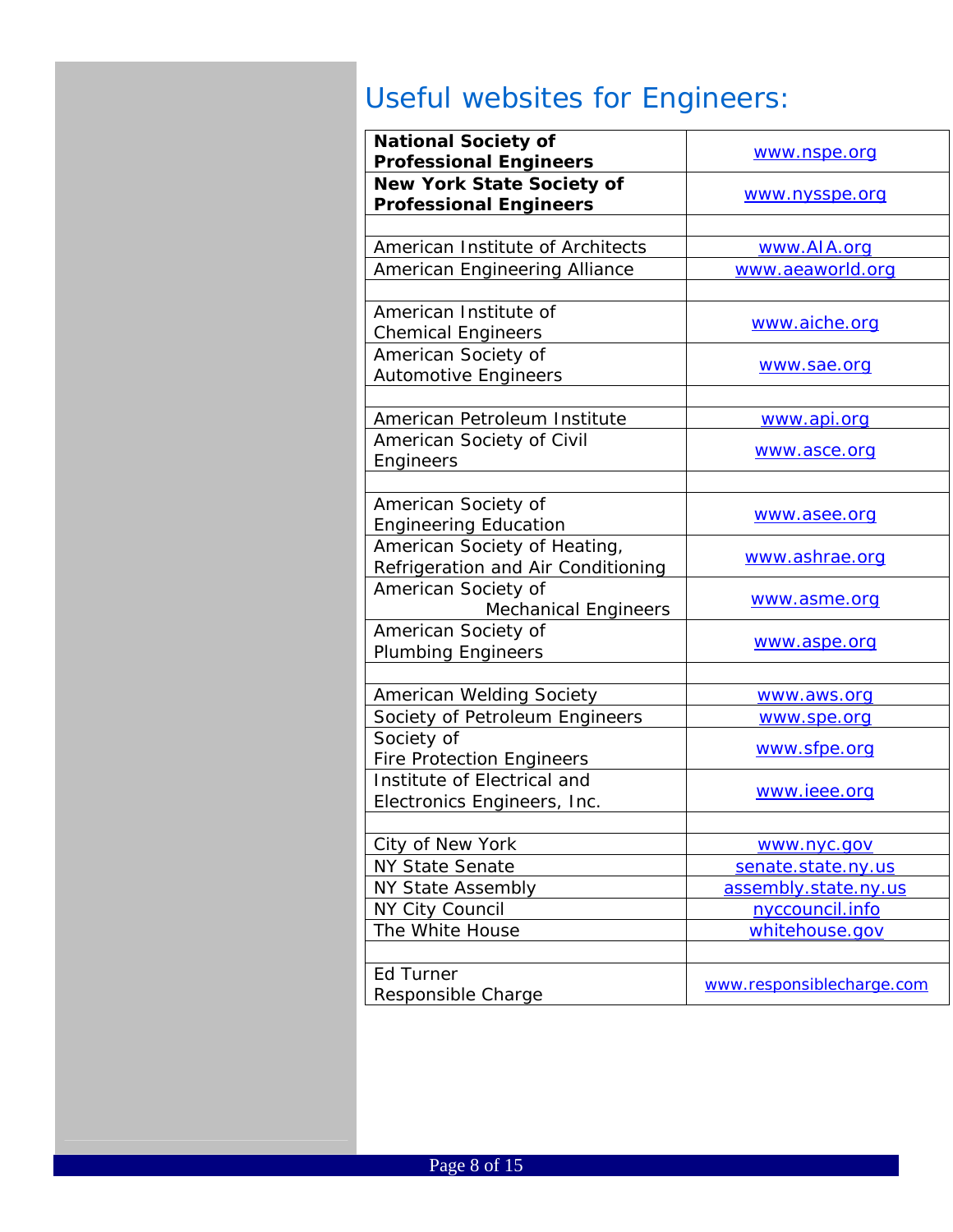### Fall Professional Development Conference

*By Jennifer A. Miller [Director](http://www.ae-insurance.com/) of Programs; NYSSPE-PIE* 

Attached as a separate PDF file is the NYSSPE Fall Professional Development Conference meeting information.

The meeting is November 2-3, at the Six Flags Great Escape Lodge & Indoor Waterpark, 89 Six Flags Dr., Queensbury, NY

Hotel reservations are to be made DIRECTLY with the Six Flags Great Escape Lodge & Indoor Waterpark, 89 Six Flags Drive, Queensbury, NY by October 2, 2007. Please book your room ASAP as they do sell out. Attendees will be responsible for settling the bill for their sleeping accommodations and incidental charges directly with the hotel upon departure.

Reservations Call: 518-824-6000 – Group Name: NYSSPE

Room Rate(s): Thursday, November 1st - \$149.00 + tax<sup>\*</sup>; Friday, November 2nd -  $$169.00 + tax*$ 

\* Maximum of 4 guests per room at quoted rates. Supplemental fee of \$25.00 per additional guest will be charged. The rates above INCLUDES admission to the Indoor Waterpark. Save and share a room.

### CSI Trade Show Announcement

*By Scott J. Tobias, AHC, CSI, CDTr President, Metropolitan New York Chapter* 

Please join us for our Third Annual Trade Show and Education Conference on Wednesday, September 26, 2007.

Please see the attached education schedule, exhibitor list, and click the following hyperlink for more information: www.csimetronewyork.org

Please contact me if you have any questions.

We look forward to seeing you there.

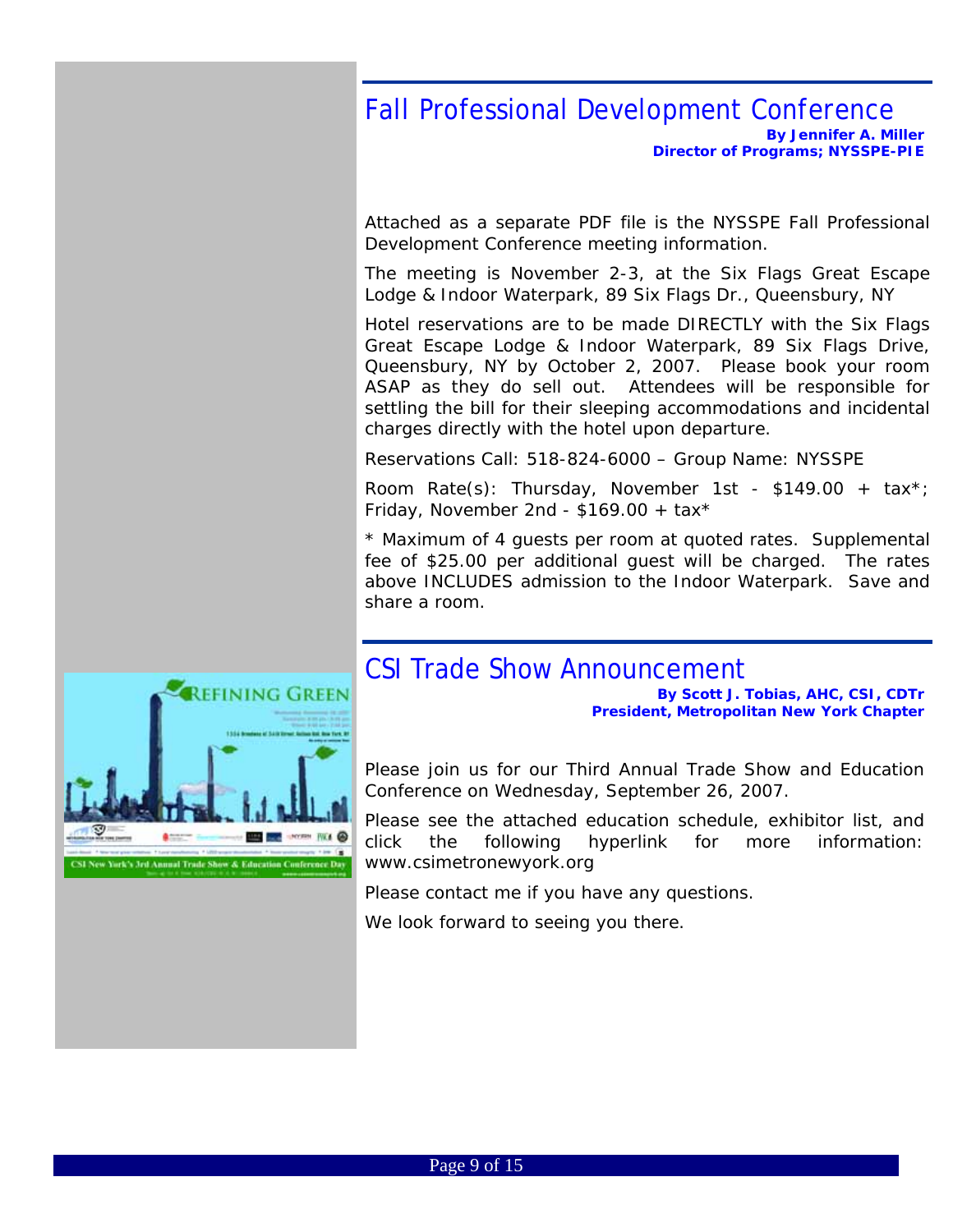### : Professional Services Directory

The Queens Chapter of the NYSSPE recommends the advertisers listed below for their respective products or services. However the Queens Chapter does not take responsibility for these advertisers' products or services.

|                                                                                                  |                                                                                                                                                                                                                             | Miles Fisher, P.E.<br>President                                                                                                                                                                                   | Tel: 516-256-7780<br>Fax: 516-256-7783                                                                                  |
|--------------------------------------------------------------------------------------------------|-----------------------------------------------------------------------------------------------------------------------------------------------------------------------------------------------------------------------------|-------------------------------------------------------------------------------------------------------------------------------------------------------------------------------------------------------------------|-------------------------------------------------------------------------------------------------------------------------|
| SHAPIRO ENGINEERING, P.C.                                                                        | ENVIRONMENTAL ENGINEERING . ENVIRONMENTAL LABORATORY                                                                                                                                                                        |                                                                                                                                                                                                                   | e-mail: miles @firecodeservices.com                                                                                     |
| ELLIOT J. SHAPIRO, P.E.<br>Chairman, Board of Directors<br>ROBERT A. LO PINTO, P.E.<br>President | 181 SOUTH FRANKLIN AVE., SUITE 305<br>VALLEY STREAM, NEW YORK 11581-1101<br>516 791-2300<br>(FAX) 516 791-0782                                                                                                              | Fire and Building Code Services, Inc.<br>Design, File, Inspect and Certify Building Systems<br>33 West Hawthorne Avenue, Suite 20<br>Valley Stream, New York 11580                                                |                                                                                                                         |
|                                                                                                  |                                                                                                                                                                                                                             |                                                                                                                                                                                                                   | Email: shapiroengineers@worldnet.att.net                                                                                |
|                                                                                                  | $(718)$ 274-4800<br>FAX (718) 274-4849<br><b>VALUE ENGINEERING</b><br>Consulting, P.C.                                                                                                                                      | ISSAM M. ABOURAFEH, <b>P.E.</b><br>PROFESSIONAL ENGINEER                                                                                                                                                          |                                                                                                                         |
| <b>GREGORY G GEORGES, P.E.</b><br><b>PRESIDENT</b>                                               | <b>Engineers and Designers</b><br>30-05 30th AVENUE<br>LONG ISLAND CITY, NY 11102                                                                                                                                           | ENGINEERS<br>ARCHITECTS<br>EMAIL: ISSAM@IMA-ARCHITECTS.COM TEL (718) 276-9200                                                                                                                                     | PLANNERS<br><b>CROSS ISLAND PLAZA</b><br>133-33 BROOKVILLE BLVD., SUITE 208<br>ROSEDALE, NY 11422<br>FAX (718) 276-0722 |
|                                                                                                  | Derek Pukash                                                                                                                                                                                                                |                                                                                                                                                                                                                   | <u> Instant Microfilm Associates Inc</u>                                                                                |
| <b>UNILDEK</b>                                                                                   | Professional Design Consultant<br>derek.pukash@unilock.com<br>Unilock, New York<br>51 International Blvd.<br>Brewster, NY 10509<br>1-800-UNILOCK<br>T 845-278-6700<br>F 845-278-6788<br>$C$ 201-481-6999<br>www.unilock.com | *Microfilming*Copies of Plans*<br>*PC Filing*DOB Forms*Typing<br>*Notary*Facsimiles*St Obstruction Bonds*<br>*Engineering & Architectural Services*<br>123-23 82 Avenue Kew Gardens NY 11415<br>Tel: 718 268 8600 | Fax: 718 793-5247                                                                                                       |
| <b>Tebuilco</b><br><b>Services Incorporated</b>                                                  | 39-15 29th Street<br>Long Island City NY 11101-3707                                                                                                                                                                         | <b>SIDERIS ENGINEERS P.C.</b><br><b>Consulting Engineers</b>                                                                                                                                                      |                                                                                                                         |
|                                                                                                  | tehuiler<br><b>Engineers &amp; Constructors</b>                                                                                                                                                                             | 217-22 Northern Boulevard<br>Bayside, New York 11361<br>Tel 718-224-9091  Fax 718-224-9143                                                                                                                        |                                                                                                                         |

Page 10 of 15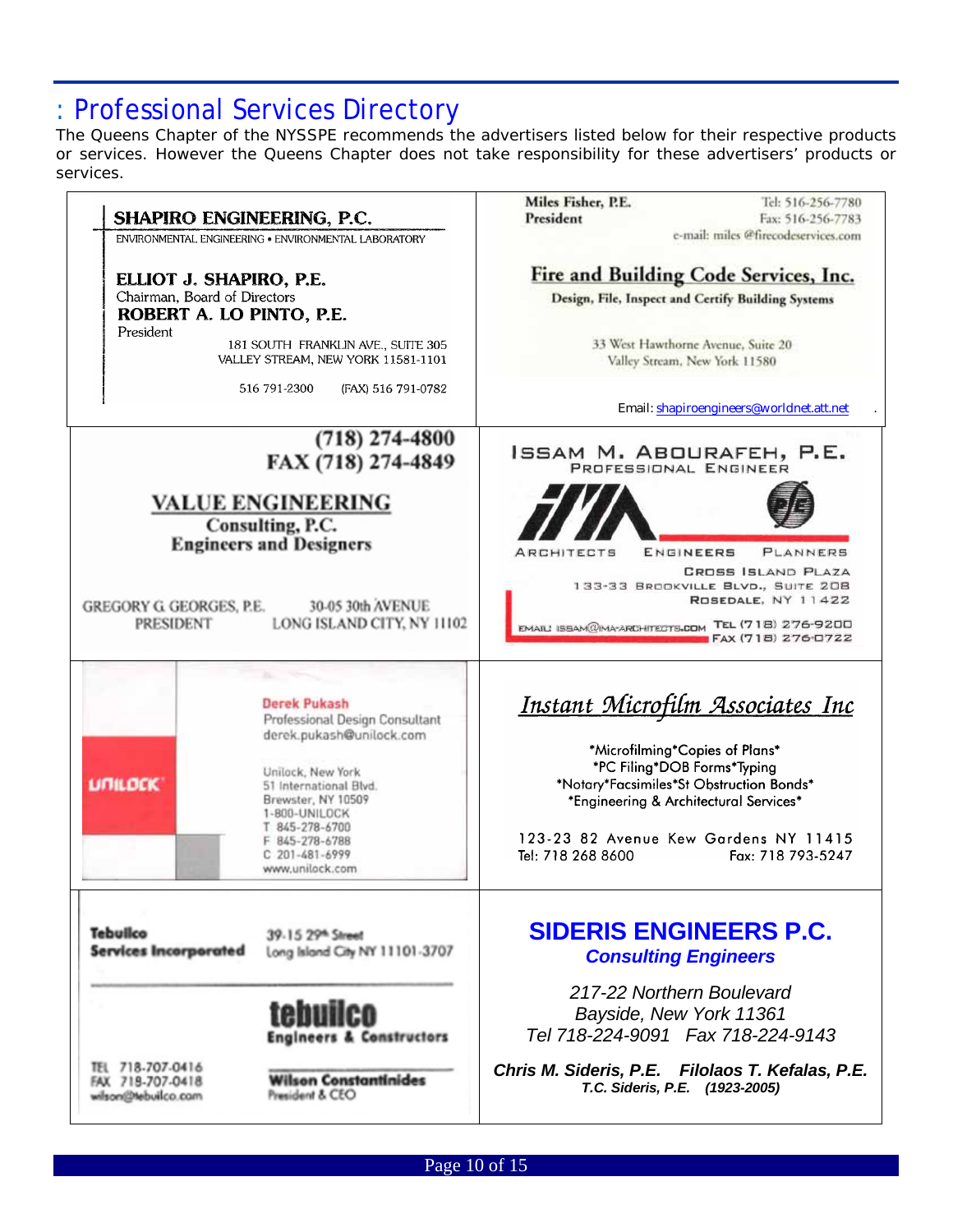#### *(Professional Services Directory, cont'd.)*

The Queens Chapter of the NYSSPE recommends the advertisers listed below for their respective products or services. However the Queens Chapter does not take responsibility for these advertisers' products or services.

| Tel: 718-544-5105<br>Fax: 718-544-0031                                                                                                                                                                                                                                                                                | A&A Consulting Engineers, P.C.                                                                                                                                                                                                                                                                                                                                                                                                                                               |
|-----------------------------------------------------------------------------------------------------------------------------------------------------------------------------------------------------------------------------------------------------------------------------------------------------------------------|------------------------------------------------------------------------------------------------------------------------------------------------------------------------------------------------------------------------------------------------------------------------------------------------------------------------------------------------------------------------------------------------------------------------------------------------------------------------------|
| <b>JOSEPH HOROWITZ</b><br><b>Professional Engineer</b><br><b>ENVIRONMENTAL CONSULTING</b><br>ENVIRONMENTAL PROJECT MANAGEMENT                                                                                                                                                                                         | SAM S. AINECHI, M.S., P.E.<br>Licensed Professional Engineer<br>125-10 Queens Blvd.                                                                                                                                                                                                                                                                                                                                                                                          |
| 76-06 137 <sup>TH</sup> Street<br>Flushing, NY 11367                                                                                                                                                                                                                                                                  | Suite 318, Silver Towers<br>Tel. 718-544-7878<br>Fax: 718-544-7884<br>Kew Gardens, NY 11415                                                                                                                                                                                                                                                                                                                                                                                  |
| CHRIS PETALLIDES, R.E., N.S.R.E.<br><b>CONSULTING ENGINEER</b><br>Tel: 718 961 4342<br>149-14 45TH AVENUE<br>Fax: 718 321 3929<br>Email: PetallidesPE@aol.com<br><b>FLUSHING, N.Y. 11355</b>                                                                                                                          | Tel: (718) 323-0754<br>130-08 122nd Street, 2nd Fl.<br>Pager: (917) 429-7480<br>South Ozone Park, NY 11420<br>E-Mail: JAVBINTGRO@AOL.COM<br>Jose A Velasquez, P.E.<br>Master of Civil Engineering<br>Master of Economics<br>New York State Licensed Professional Engineer<br>Consultant<br>● Permits And Alterations<br>·Building Inspections<br>● Structural Design<br>●Certificates of Occupancy<br>·Legalizations<br><b>•Engineering Reports</b><br>●Removal of Violation |
| N.Y.S. P.E. License # 069956<br>Cell (347) 528-6038<br>Brian E. Flynn<br><b>Professional Engineer</b><br><b>Home &amp; Building Inspections</b><br>Phone (718) 894-7822<br>Fax: (718) 894-7833<br>78-66 79th Place<br>BEFlynnPE@aol.com<br>Glendale, NY 11385                                                         | <b>HERMES/Hephaistos</b><br>Manufacturer of c-joists,<br>metal studs & accessories<br>ł Division of Hephaistos Building Supplies<br>Warehouse: 24-02 37th Avenue<br>Tel: (718) 482-0800<br>Fax: (718) 482-0581<br>Astoria, NY 11101<br>Office: 34-01 Broadway<br>Michael Karantinidis P.E.<br>Astoria, NY 11106<br>President                                                                                                                                                 |
| INTERNATIONAL GEOTECHNICAL/STRUCTURAL<br><b>LABORATORIES INC.</b><br>www.internationalgeo.com<br>GEOTECHNICAL & ENVIRONMENTAL TESTING<br>MICHAEL KARANTINIDIS, P.E.<br>STRUCTURAL ENGINEER<br>OFFICE: 31-87 34TH STREET, ASTORIA, NY 11106<br>FAX: (718) 956-0274<br>TEL: (718) 726-1527<br>info@internationalgeo.com | <b>YOUR CARD HERE!!!</b><br><b>Contact the Editor</b>                                                                                                                                                                                                                                                                                                                                                                                                                        |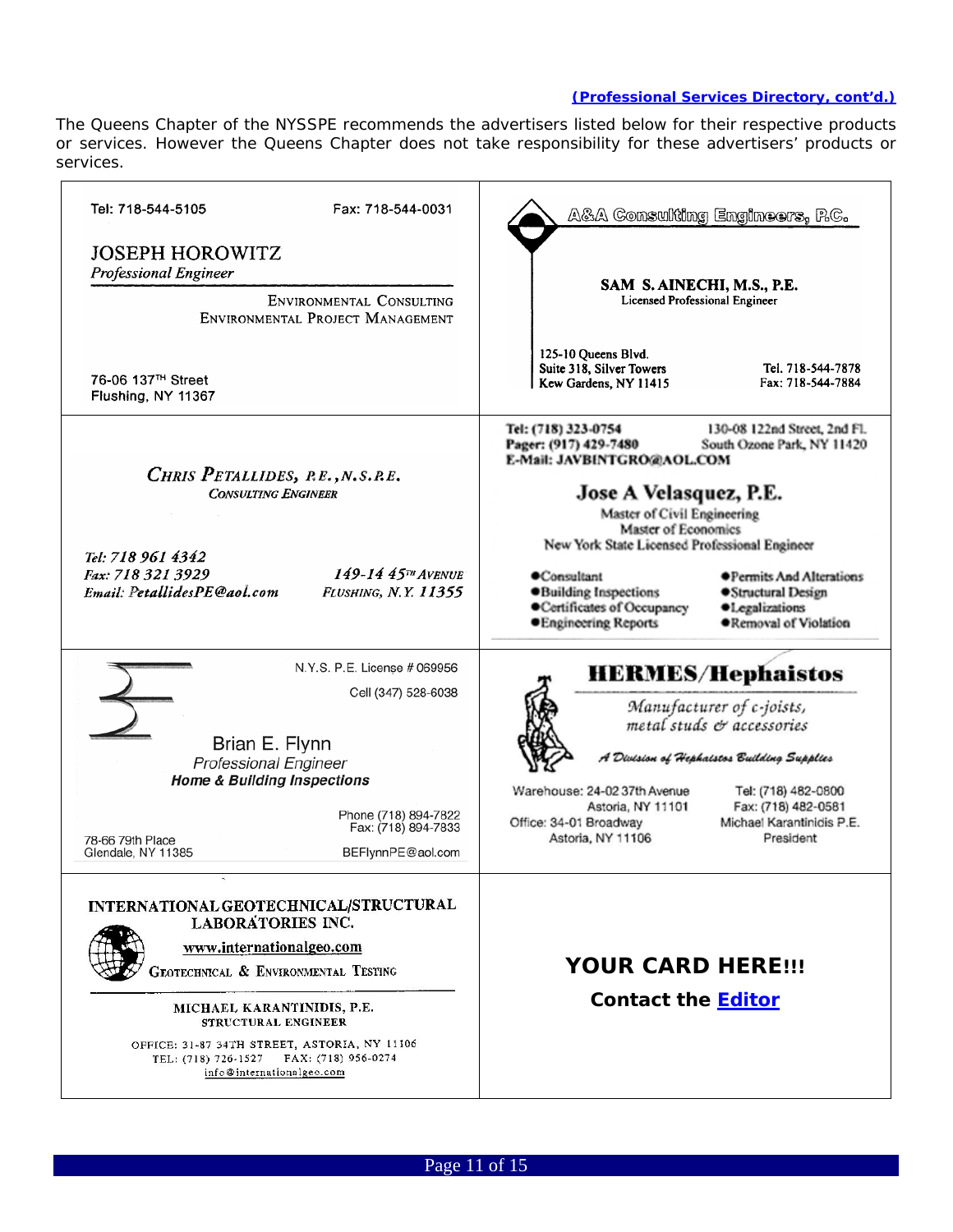### **Sponsors**

The Queens Chapter of the NYSSPE recommends the advertisers listed below for their respective products or services. However the Queens Chapter does not take responsibility for these advertisers' products or services.

### *Material Engineering and Services*

**Please Patronize our Sponsors!** 

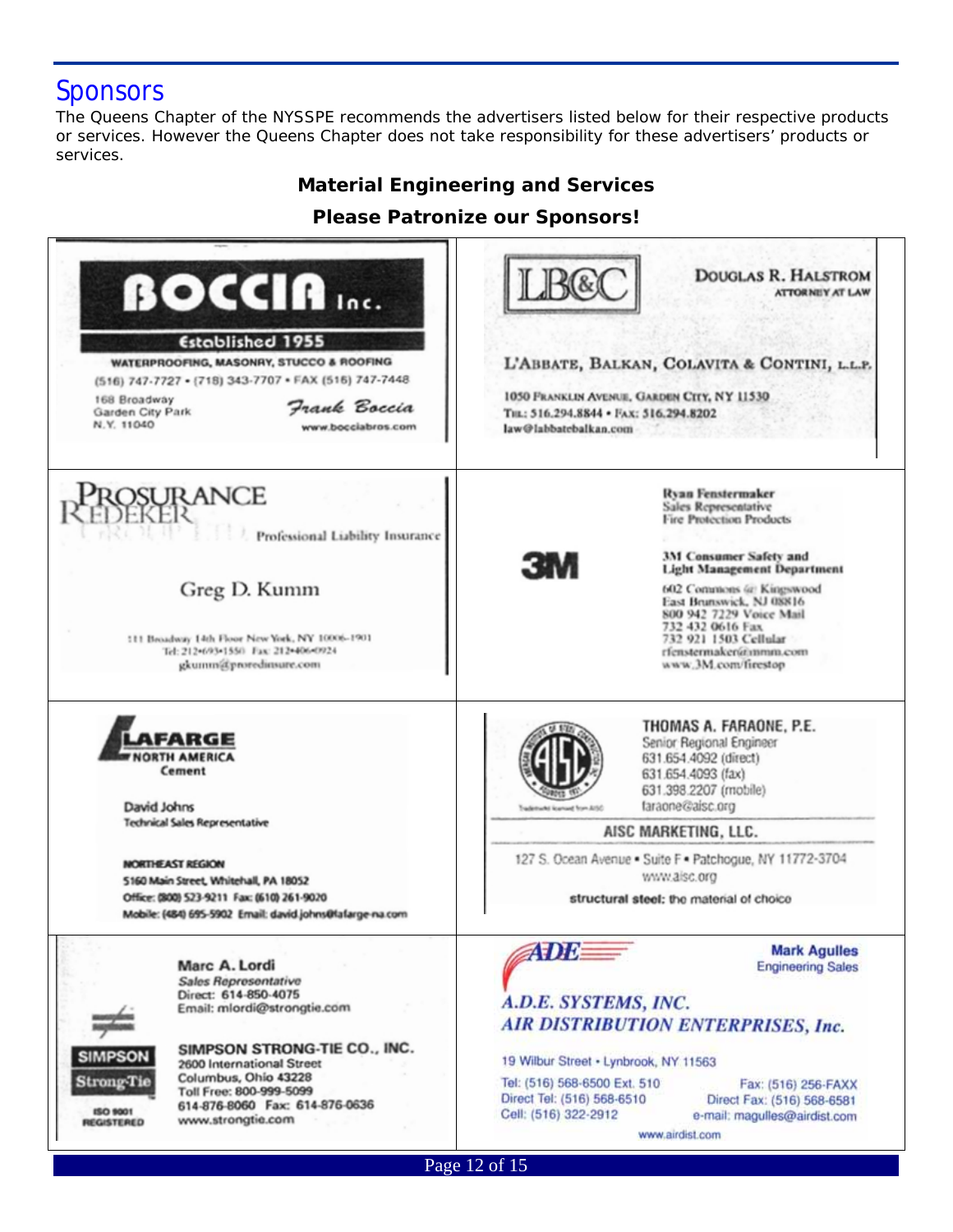#### *(Material Engineering and Services, cont'd.)*

The Queens Chapter of the NYSSPE recommends the advertisers listed below for their respective products or services. However the Queens Chapter does not take responsibility for these advertisers' products or services.

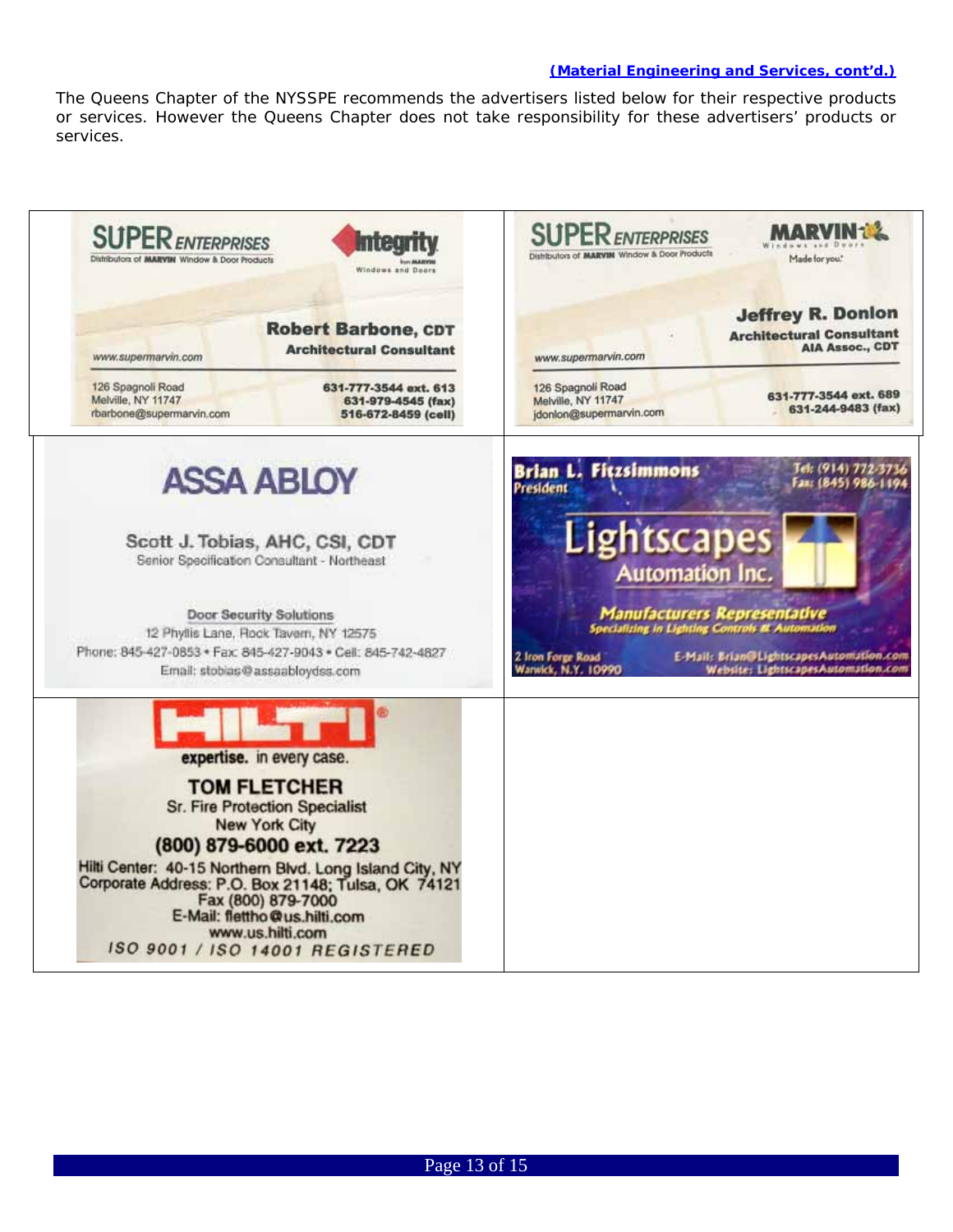### Order Form

The Queens Chapter of the National Society of Professional Engineers will publish the chapter's 2007 Annual Membership Directory. Our members are found in key government agency positions, as well as senior and partner positions in private engineering firms, which design, specify and consult on Construction projects throughout the Metropolitan area. When they need to find a source for specific requirements they turn to their annual Queens NSPE Membership Directory. Now you and your firm can reach these key decision making individuals when they are looking for your services by placing an ad in the up coming 2006 Queens NSPE Membership directory.

Attached is an order form to place an advertisement in the 2007 Membership Directory.

In addition to our annual journal, the Queens Engineering Society Sponsors numerous events and seminars to further inform our members of the new developments in industry. We hope that you will help support our efforts. Please see the order form on the next page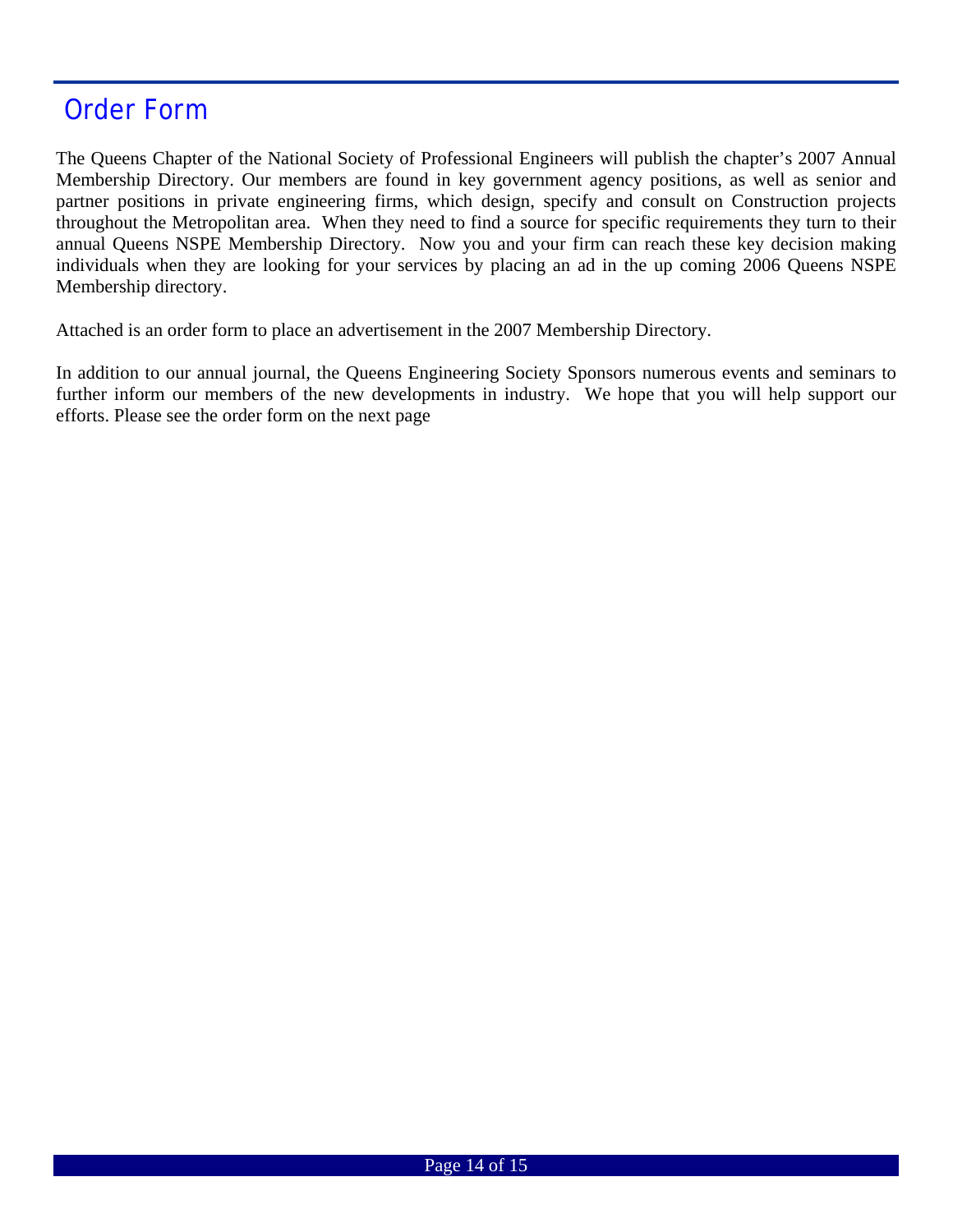#### *QUEENS COUNTY CHAPTER OFTHE NEW YORK STATE SOCIETY OF PROFESSIONAL ENGINEERS*

#### *OFFICERS:*

BRIAN E. FLYNN, PE GEORGE L. TAVOULAREAS, PE JOHN SGOUROS, PE FIL KEFALAS, PE President 1<sup>st</sup> Vice President 2<sup>nd</sup> Vice President Treasurer

Please reserve an ad as indicated below in the 2007 Queens Chapter Membership Directory. Enclosed is our check in the amount of \$\_\_\_\_\_\_\_\_\_\_\_\_\_\_\_\_\_\_\_\_\_\_\_\_ for the size ad selected below:

#### **(STANDARD AD POSITIONS (BLACK & WHITE ADS)**

|  | Full Page Ad (7-1/2" deep x 4-1/4" wide) \$ 400.00                                                                  |                                                                                                          |         |
|--|---------------------------------------------------------------------------------------------------------------------|----------------------------------------------------------------------------------------------------------|---------|
|  | $\alpha$ II 10 $\beta$ $\beta$ $\beta$ $\beta$ $\beta$ $\beta$ $\gamma$ $\beta$ $\gamma$ $\gamma$ $\gamma$ $\gamma$ | $\overline{1}$ $\overline{1}$ $\overline{1}$ $\overline{1}$ $\overline{1}$ $\overline{1}$ $\overline{1}$ | 0.00000 |

- **One-Half Page Ad (3-3/4" deep x 4-1/4" wide)………….... \$ 300.00**<br> **One-Third Page Ad (2-1/2" deep x 4-1/4")**………………………...\$ 165.00
	- One-Third Page Ad (2-1/2" deep x 4-1/4")………………..\$ 165.00

#### **SPECIAL POSITIONS (BLACK & WHITE ADS)**

| $\Box$ |                                                               |  |
|--------|---------------------------------------------------------------|--|
| $\Box$ |                                                               |  |
| □      |                                                               |  |
| □.     |                                                               |  |
|        | Forward $(7-1/2$ " x 4-1/4") (Before Member Section)\$ 500.00 |  |

#### **ADDITIONAL CHARGES**

|  |  |  |  |  | Spot (Single) Color (Each Color) Please choose color below\$160.00 |  |
|--|--|--|--|--|--------------------------------------------------------------------|--|
|  |  |  |  |  |                                                                    |  |

- $\Box$  Red  $\Box$  Blue  $\Box$  Green  $\Box$  Yellow
- Four-Color Process (Full Color Ad with red, blue, green and yellow)\$ 800.00

#### **Company/Organization**

| Address           |                                                                                                                        |
|-------------------|------------------------------------------------------------------------------------------------------------------------|
| City, State & Zip | <u> 1980 - Johann John Stein, mars an deutscher Programmen und der Stein und der Stein und der Stein und der Stein</u> |
|                   |                                                                                                                        |
| Fax               | <u> 1980 - Jan James James Barnett, fransk politik (d. 1980)</u>                                                       |
| Signature         |                                                                                                                        |

Please make your checks payable to the Queens Chapter – NYSSPE. Mail your check with this order form to: Queens Chapter NYSSPE Reference & Membership Directory

### C/O Brian E. Flynn, P.E. *President, Queens Chapter NYSSPE 78-66 79th Place, Glendale, NY 11385 Telephone (718) 894-7822 Fax (718) 894-7833*

Please include your Artwork or camera ready copy. **Artwork Specifications** (Computer Formats): PDF; P65; EPS (INQUIRE); TIF; BMP; Others. Camera ready copy accepted OR We'll Make Your AD for You. Please email your computer format artwork to: [BEFlynnPE@aol.com](mailto:reidman@nyc.rr.com) or mail it on computer media in PC format to our office: 78-66 79<sup>th</sup> Place, Glendale, NY 11385. In order to meet the printing schedule, all ads & order forms must be received no later than **October 31st, 2007**